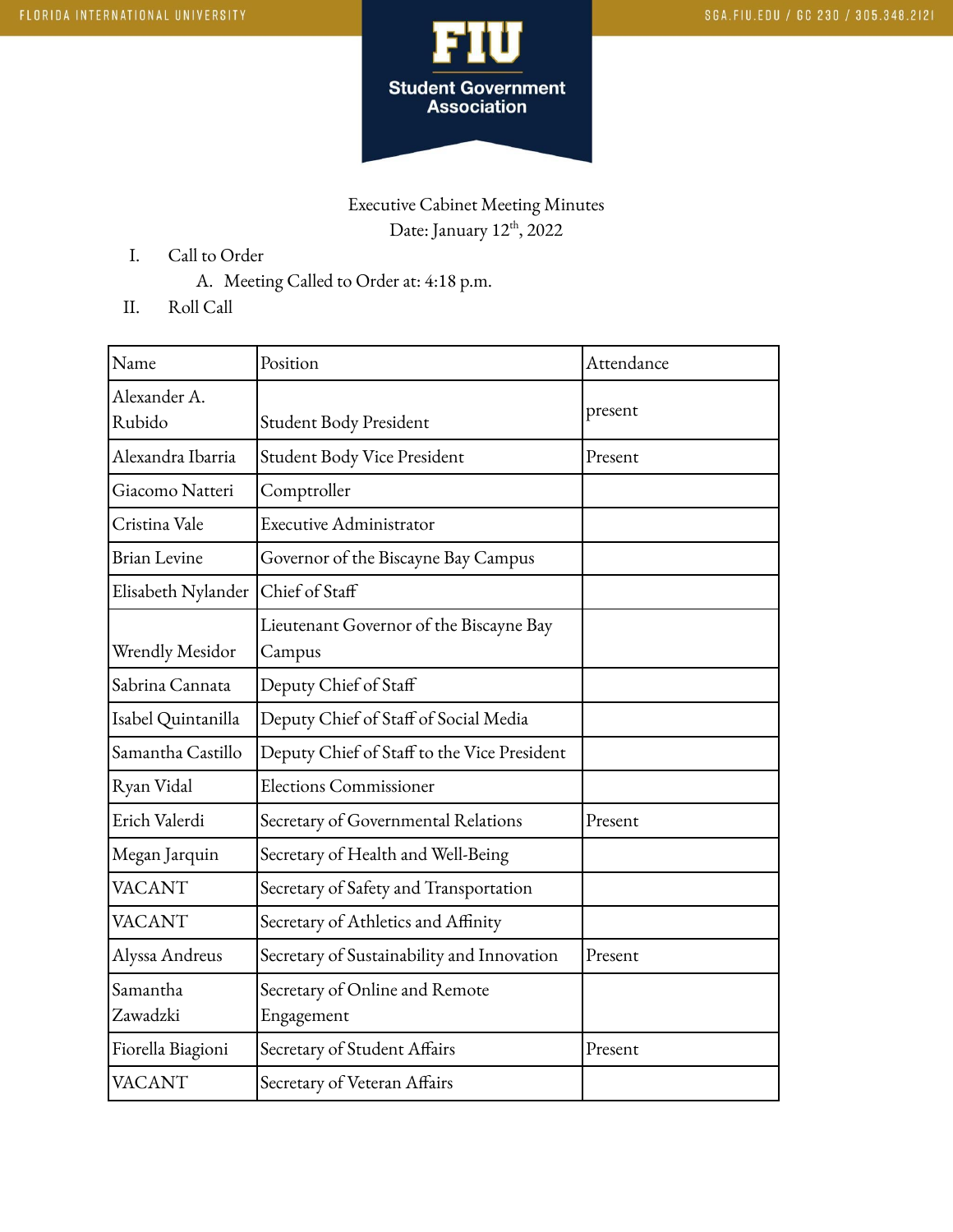| Mariam Ramirez   | Secretary of Diversity and Inclusion                                 | Present |
|------------------|----------------------------------------------------------------------|---------|
| Isabella Herrera | Staff Secretary of Environmental Resilience<br>and Green Initiatives |         |
| <b>VACANT</b>    | Staff Secretary of Social Justice and<br>Advocacy                    |         |
| <b>VACANT</b>    | Staff Secretary of Talent Recruitment and<br>Leadership Development  |         |
| Roshaiya Wilson  | Staff Secretary of Campus Engagement                                 |         |
| <b>VACANT</b>    | Staff Secretary of TBA                                               |         |
| <b>VACANT</b>    | Deputy Comptroller                                                   |         |
| Alexandra Abad   | Director of Social Media and Strategic<br>Communications             |         |
| <b>VACANT</b>    | Director of TBA                                                      |         |
| <b>VACANT</b>    | Director of TBA                                                      |         |
| VACANT           | Director of TBA                                                      |         |

## III. Reports

- A. Student Body President
- B. Student Body Vice President
	- 1. Recharge for finals is next week!
- C. Comptroller
- D. Executive Administrator
- E. Governor of the Biscayne Bay Campus
	- 1. We have many cabinet vacancies, if anyone knows of BBC students who want to get involved, send them our way!
	- 2. March 18,  $25<sup>th</sup>$ , and april 1<sup>st</sup> are possible dates for more events
	- 3. Working on additional environmental resilience speakers
- F. Chief of Staff
	- 1. Lets try our best to complete our inititatives we talked about last semester
	- 2. Start off the semester on the right note! Please send office hours by the end of the week, Sunday at the latest
- G. Lieutenant Governor of the Biscayne Bay Campus
	- 1. Vacant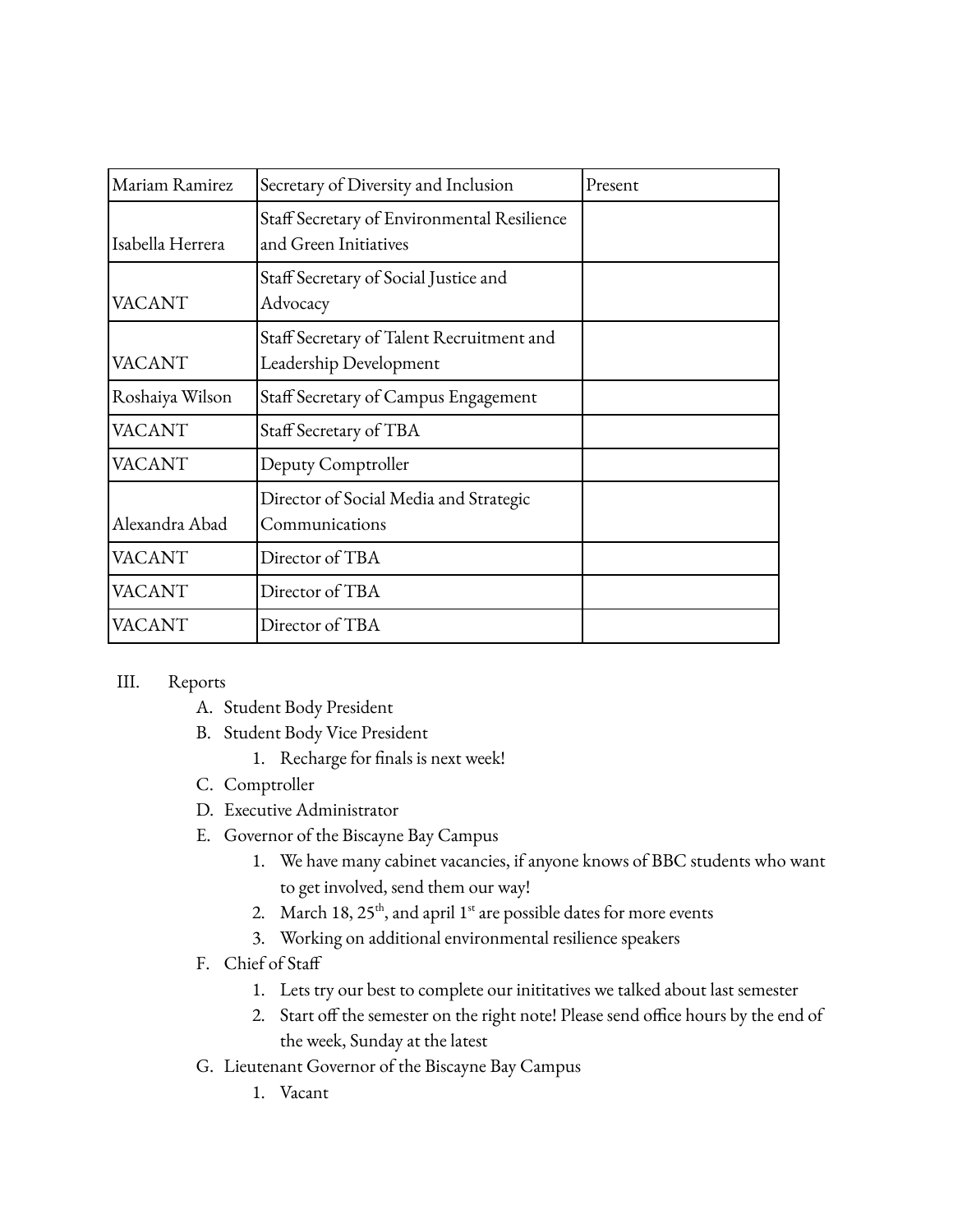- H. Deputy Chief of Staff
- I. Deputy Chief of Staff of Social Media
	- 1. New senator takeover will be set up soon
- J. Deputy Chief of Staff to the Vice President
	- 1. Support recharge for finals! We need volunteers
	- 2. Working with VP ibarria for a successful semester of inititatives
- K. Elections Commissioner
- L. Secretary of Governmental Relations
	- 1. Working on panel with government officials
- M. Secretary of Health and Well-Being
	- 1. Looking to partner up with VP ibarria to possibly collaborate with CAPS for recharge for finals events
	- 2. Working on alleviating student concerns about omicron variant
- N. Secretary of Safety and Transportation
	- 1. Vacant
- O. Secretary of Athletics and Affinity
	- 1. Vacant
- P. Secretary of Sustainability and Innovation
- Q. Secretary of Online and Remote Engagement
- R. Secretary of Student Affairs
	- 1. Started working on intitiatives mentioned in 8 issues
- S. Secretary of Veteran Affairs
	- 1. Vacant
- T. Secretary of Diversity and Inclusion
	- 1. Looking to shoot inclusion video for next spring
	- 2. Contacted immigration lawyer, possibly working on event
- U. Staff Secretary of Environmental Resilience and Green Initiatives
	- 1. Looking to do an earth day event at least 2 weeks before earth day, most likely around early april
- V. Staff Secretary of Social Justice and Advocacy
- W. Staff Secretary of Talent Recruitment and Leadership Development
- X. Staff Secretary of Campus Engagement
- IV. Old Business
	- A.
- V. New Business

A.

VI. Advisor Reports